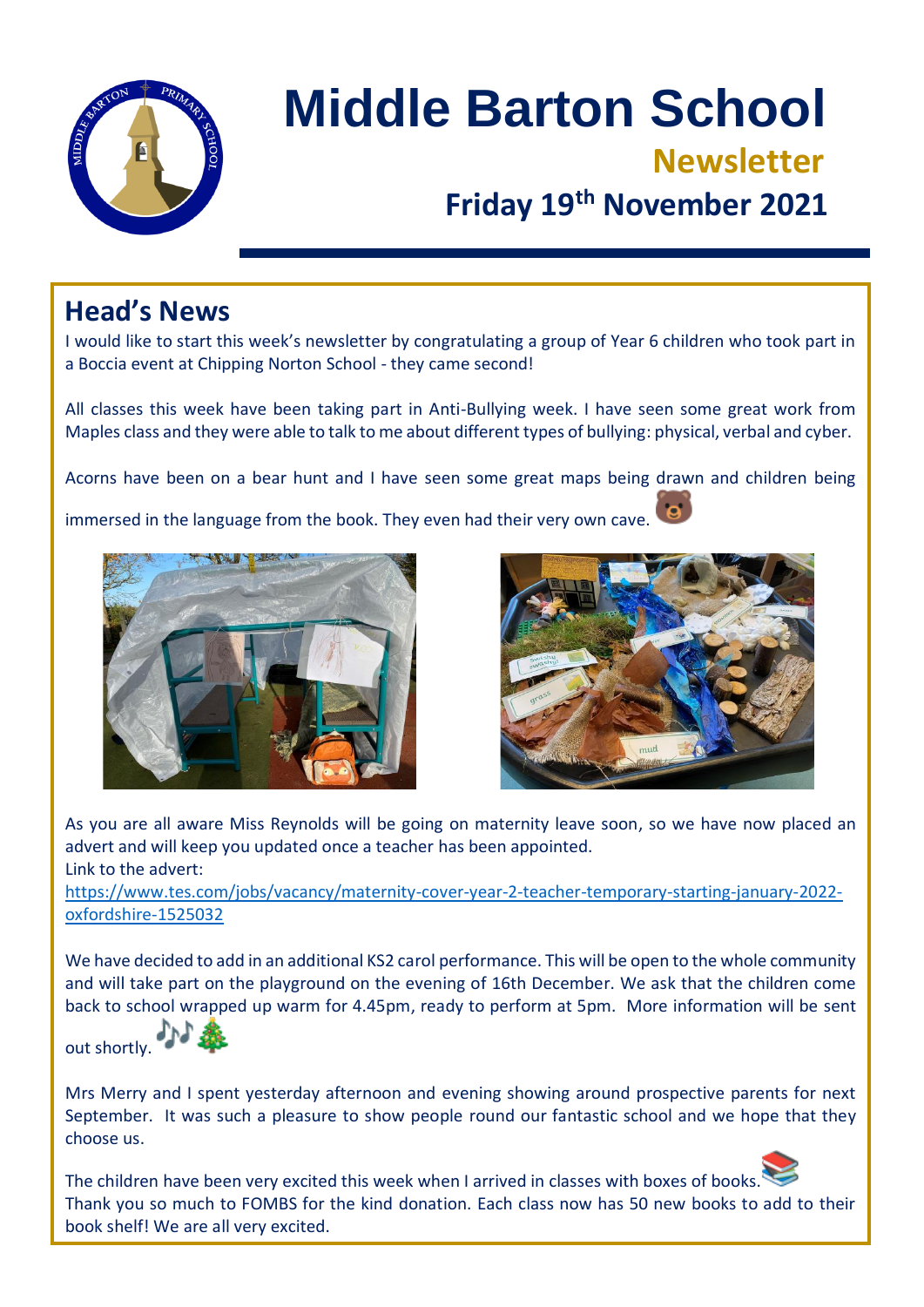## **CNPS Boccia Festival**

This is a new event in the CNPS calendar and was enjoyed by the children who attended – congratulations on second place!







## **Keystage 2 Art Club**

Art club started this week by making separate scenes by using warm and cool tones:



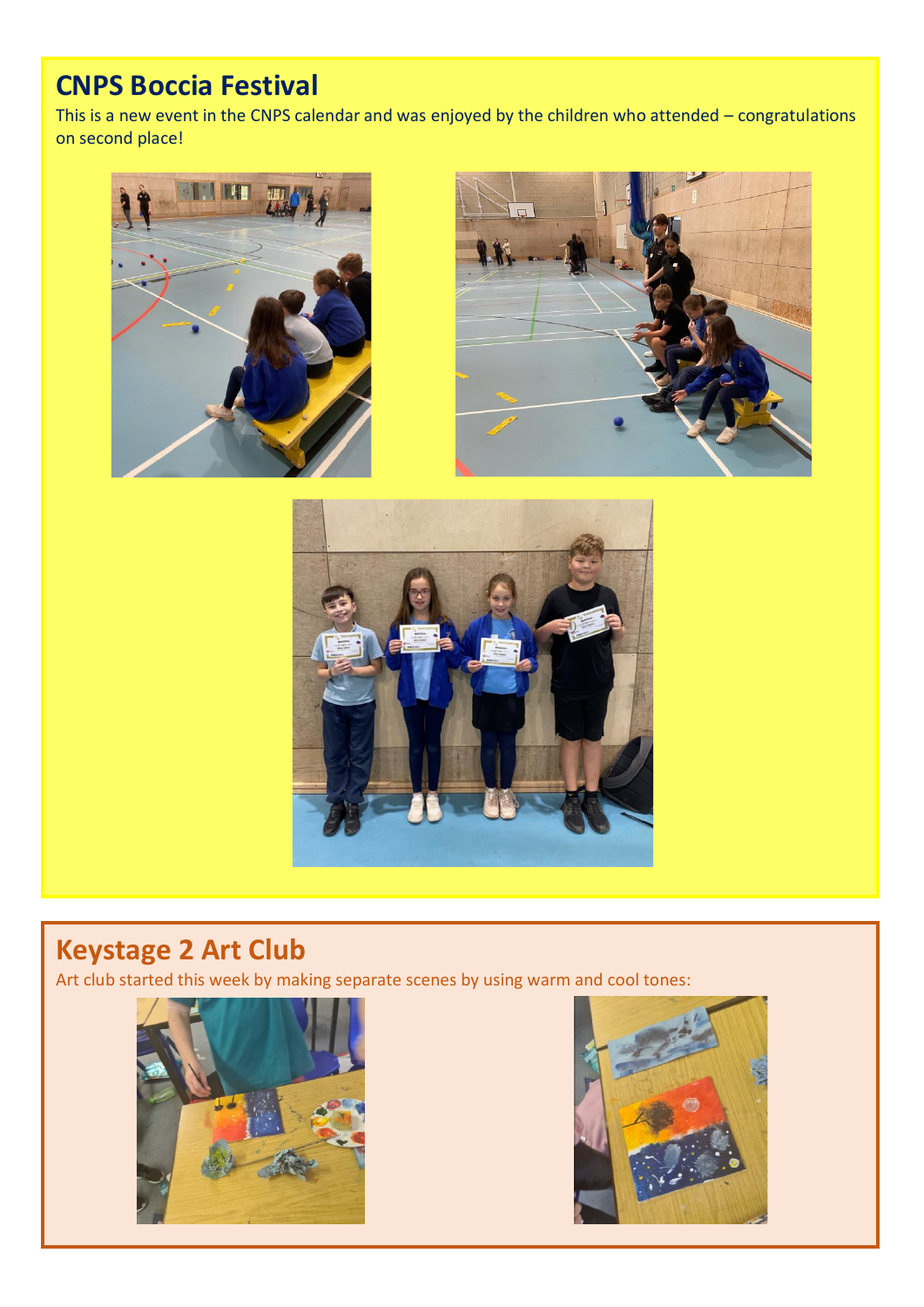## **Maples enjoy their new books:**



### **Morning run**

Congratulations to these pupils who have completed their Half Marathon this week: Nate B-G, Oscar B, Dexter S, Isabelle B, Roxy, Enya, Honey, Brodie, Isla-Grace, Theo C, Oscar P. And congratulations to Harry C who has finished his Marathon!

Mrs Henderson has calculated that as a whole school you have run 903 miles! Here is the information about how many laps each class has run:

| <b>Acorns</b> | 530 laps         |
|---------------|------------------|
| Sycamore      | <b>1254 laps</b> |
| <b>Maple</b>  | 749 laps         |
| <b>Beech</b>  | 692 laps         |
| <b>Willow</b> | <b>1276 laps</b> |
| Oak           | 922 laps         |

next week.

Of course, each class has a different number of pupils, and not every child participates in Morning Run, but the general pattern is that the more people from a particular class who regularly run laps, the quicker the lap total for that class goes up! It is certainly true that Sycamore class and Willow class field the most participants.

A big 'Well Done' to everybody – keep up the good work! We look forward to awarding more certificates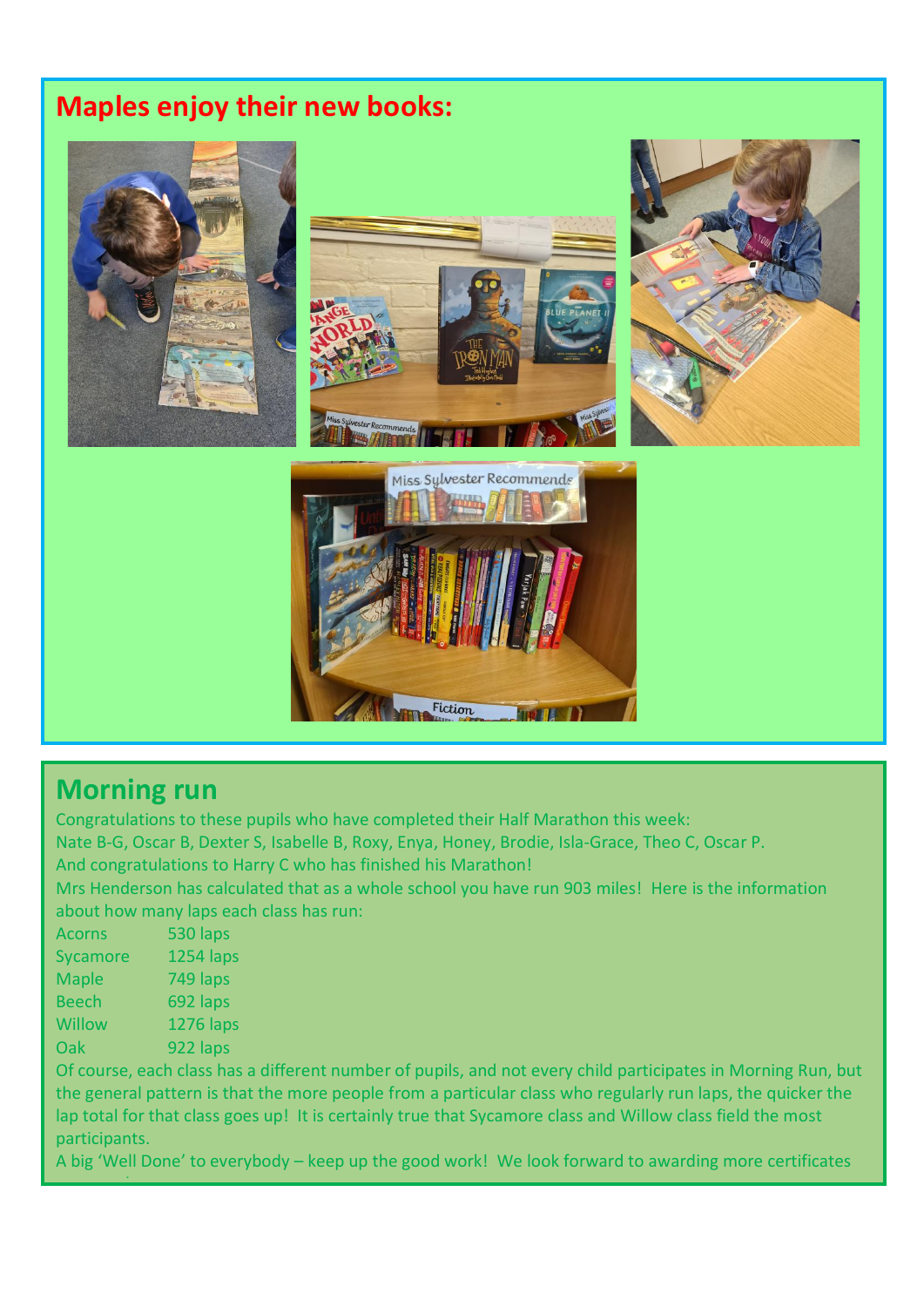## **FOMBS**

FOMBS Annual General Meeting - Wednesday 24th November at 7.30pm at school Don't forget to come along and hear how your friendly committee raises money for the benefit of the children!

Drinks served and no obligation to join, just share your ideas. Thank you.

The Minutes for last year's AGM are attached with the Newsletter.